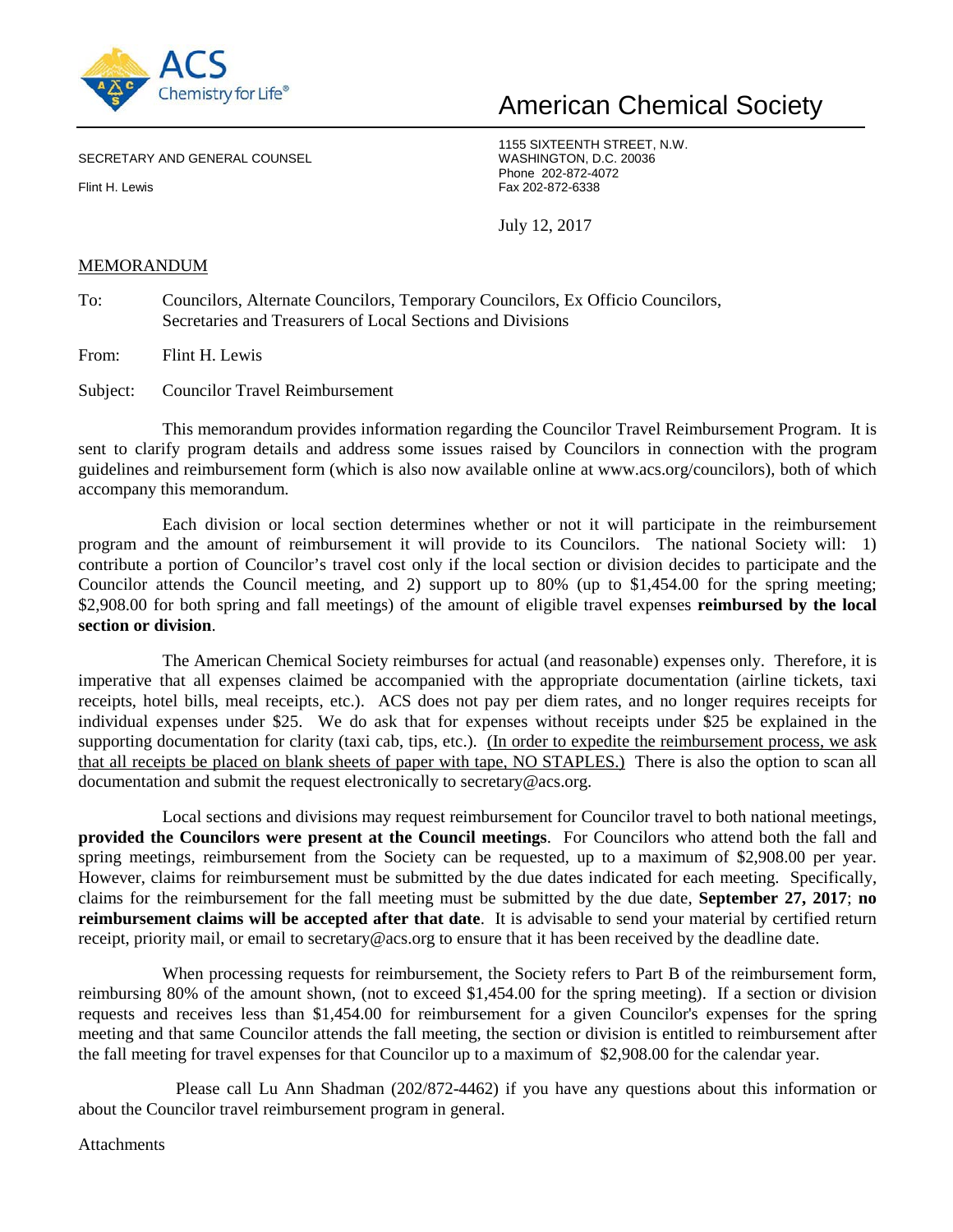## G U I D E L I N E S

## COUNCILORS' TRAVEL EXPENSE PROGRAM (Revised, effective January 1, 2015)

1. To increase and broaden Councilor attendance and service, the American Chemical Society will provide financial support, under the conditions set forth below, for round-trip, less-than-first-class travel for each of its division or local section Councilors to national Council meetings. For any individual trip, the national Society will share travel costs with the Councilor's division or section. National reimbursement will be limited to \$2,908.00 for a Councilor who attends two national Council meetings in a calendar year (the subsidy may be split unevenly) and limited to \$1,454.00 for a Councilor who attends one meeting in a calendar year. In addition, the Society will pay at the full National subsidy level all eligible travel expenses to Council meetings for each Bylaw Councilor and for each Past President of the Society who is not also a Director.

Each division or local section determines whether or not it will participate in the reimbursement program. If it participates, the national Society will support up to 80% of the eligible travel expense paid for by the division or local section up to the maximums stated above. Please note that Councilors may not participate in the Non-Councilor Travel Reimbursement Program.

2. A request for support for travel to a Council meeting must be made by the Councilor (or Alternate Councilor- see below) to the appropriate officer of the division or local section at least four weeks before the beginning of the meeting. (A Bylaw Councilor or Past President should address such a request to the ACS Secretary.) The request should take the form of the following statement, signed by the Councilor:

"I wish to attend the next American Chemical Society national meeting. Because I shall be involved at the meeting with ACS business, including participation in the Council meeting, I request that a portion of my travel expenses be provided by the Society. **I understand that I must attend the Council meeting to receive any reimbursement.**"

3. If fewer than a division's or local section's total number of Councilors have requested Society subsidy by the deadline four weeks in advance of the meeting, and if, in addition, the unit determines that it will not be represented at the meeting by all its Councilors, then Alternate Councilors may receive the subsidy.

If a division or local section determines that it will not be represented at a meeting by any Councilor or Alternate Councilor and further, in the case of a division or local section represented by only one Councilor, that no representative of the section or division has previously received support to a meeting during that calendar year, a Temporary Substitute Councilor may receive the subsidy.

4. The division or local section will reimburse its Councilor for eligible travel costs upon receipt of the Councilor's itemized travel expense information. Within five weeks after a meeting, the unit's Treasurer will certify to the national Society the unit's total costs for its Councilors, and the national Society will reimburse the unit for the national Society's share. In the case of a Bylaw Councilor or Past President, the itemized information should be sent directly to the ACS Secretary, and the national Society will reimburse the individual for eligible expenses.

Councilors, Alternate Councilors, and Temporary Substitute Councilors need to complete Part A of the attached expense form and submit it to the Treasurer of her/his local section or division with all necessary documentation three weeks after the national meeting (**Washington, DC, due date: September 13, 2017**). Treasurers need to submit the completed form to the ACS Secretary within five weeks subsequent to the national meeting (**Washington, DC, due date: September 27, 2017**).

5. Each unit – division or local section – will be responsible for determining the eligibility of its Councilors and Alternate Councilors for support under this program. In arriving at decisions, divisions and local sections are urged to take into account: (a) the services the Councilor renders the Society and the unit through membership in Council committees and other national ACS committees, (b) the desirability of providing opportunity for service by newer and/or younger Councilors in the Council and its committees, and (c) the date of receipt of the travel-support request from the Councilor or Alternate Councilor.